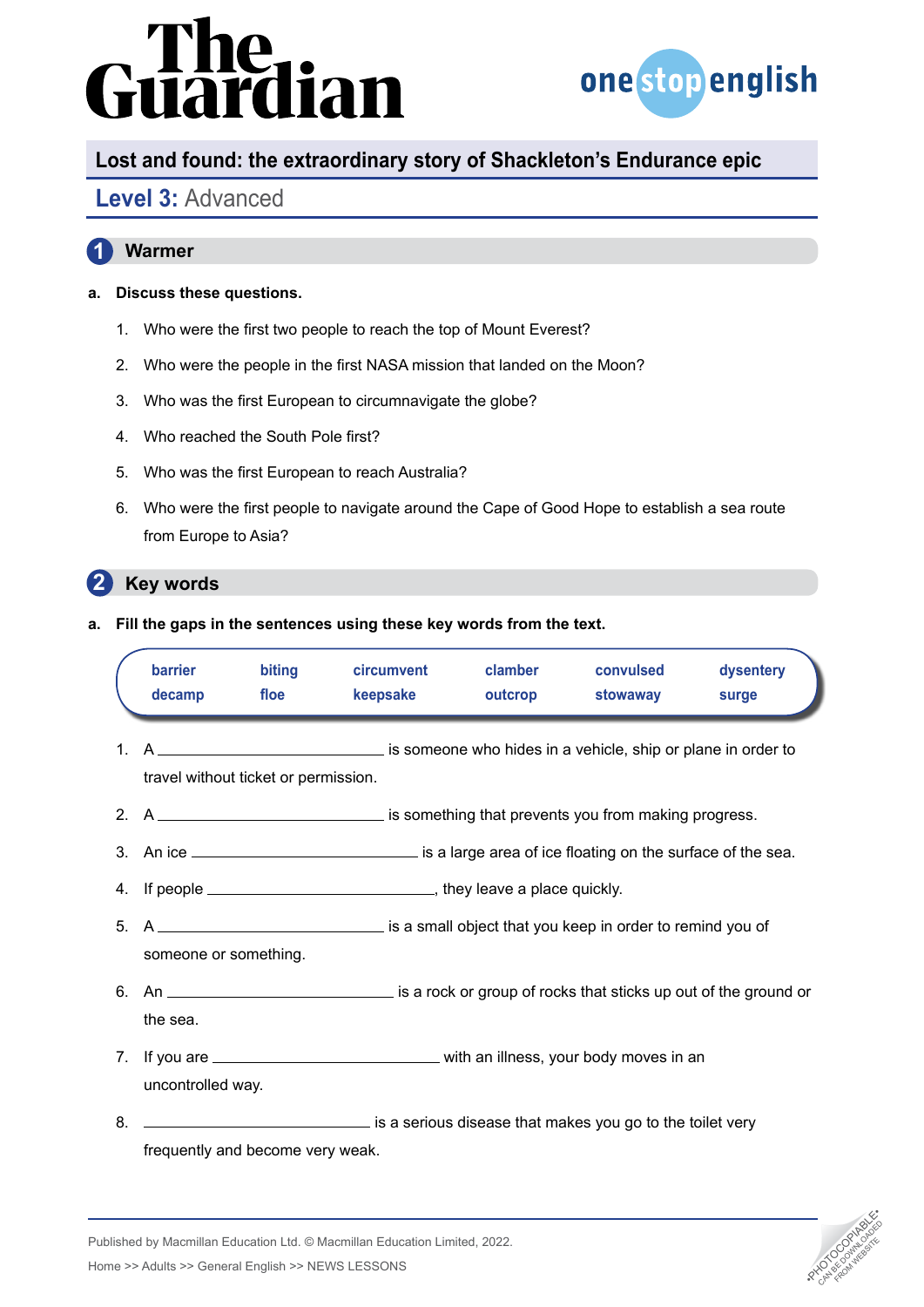# **Guardian**



# **Lost and found: the extraordinary story of Shackleton's Endurance epic**

## **Level 3:** Advanced

| 9. |           |  |
|----|-----------|--|
|    | and feet. |  |
|    |           |  |
|    |           |  |
|    |           |  |

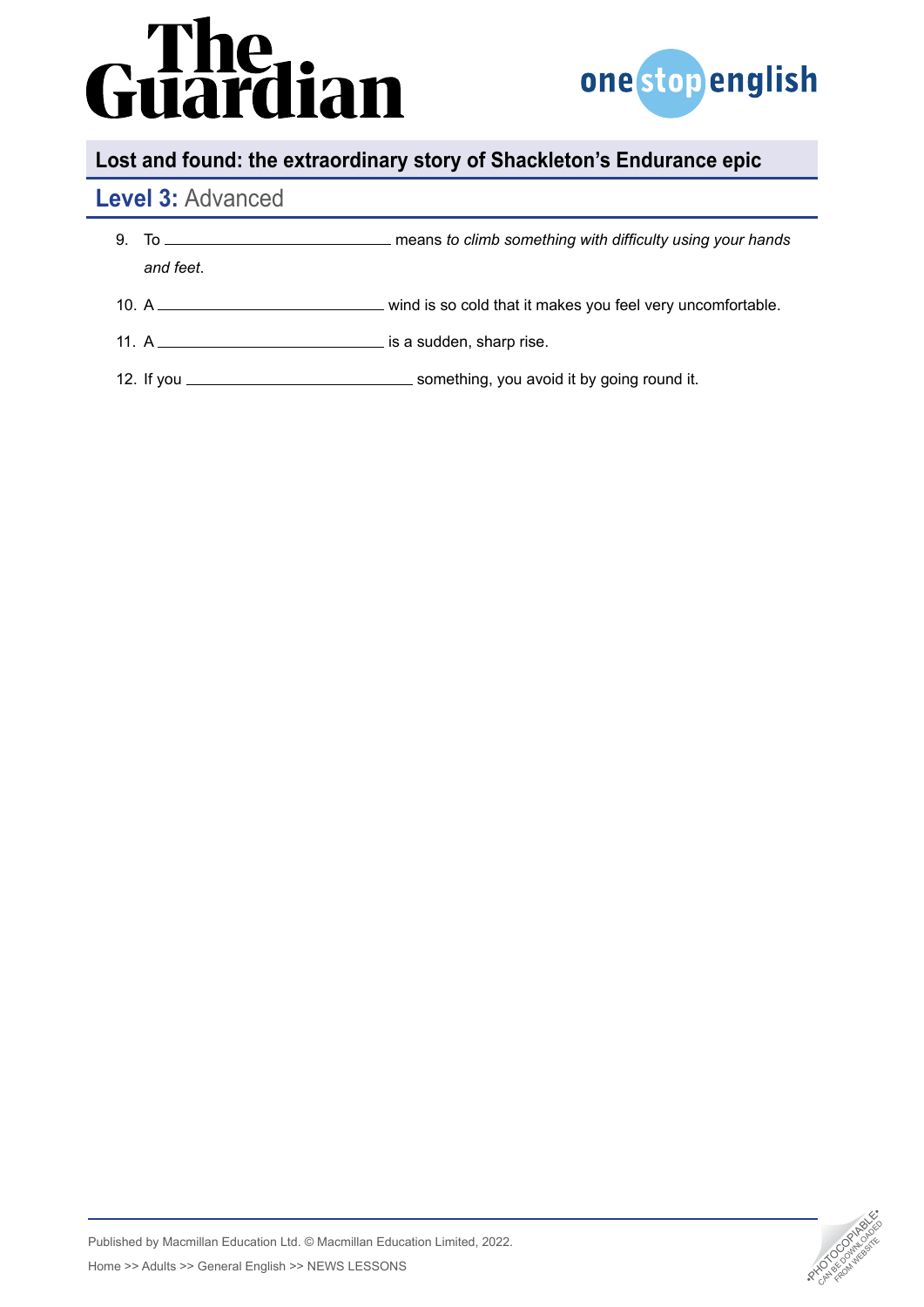# lian



# **Lost and found: the extraordinary story of Shackleton's Endurance epic**

## **Level 3:** Advanced

*Vessel located more than a century after it sank on voyage of exploration in the Antarctic*

**[Harriet Sherwood](https://www.theguardian.com/profile/harrietsherwood)**

**9 March, 2022** 

- The *Endurance* left South Georgia 1 for [Antarctica](https://www.theguardian.com/world/antarctica) on 5 December, 1914. Onboard were 27 crew members plus a stowaway, 69 dogs and one cat. Sir Ernest Shackleton, the expedition leader, was aiming to establish a base on Antarctica's Weddell Sea coast and then keep going to the Ross Sea on the other side of the continent.
- Within two days, the ship encountered 2 the barrier of thick sea ice around the Antarctic continent. For several weeks, [the](https://www.theguardian.com/uk-news/gallery/2022/mar/09/sir-ernest-shackletons-ship-endurance-found-in-pictures)  *[Endurance](https://www.theguardian.com/uk-news/gallery/2022/mar/09/sir-ernest-shackletons-ship-endurance-found-in-pictures)* made painstaking progress, but in mid-January, a gale pushed the ice floes hard against one another and the ship was stuck – "frozen like an almond in the middle of a chocolate bar", according to a crew member, Thomas Orde-Lees.
- The men could do nothing but wait. After nine 3 months of being stuck in ice, they abandoned the badly damaged ship, decamping on to the ice. From the ship they took food, bibles, books, clothing, tools, keepsakes and – crucially – three open lifeboats. The cat and some of the dogs were shot.
- A few weeks later, on 21 November, 1915, 4 almost a year after they had set out, the *Endurance* [finally sank.](https://www.theguardian.com/world/2022/mar/09/ernest-shackleton-wrecked-ship-endurance-antarctic) Using basic navigational tools, Frank Worsley, the ship's captain and navigator, recorded its location. Without that information, it would almost certainly never have been found.
- The men formed a plan to march across the 5 ice towards land. But after travelling just seven and a half miles (12km) in seven days, they gave up. "There was no alternative but to camp once more on the floe and to possess our souls with what patience we could till conditions should appear more favourable for a renewal of the attempt to escape," wrote Shackleton.
- When the ice broke up the following April, the 6 crew took to the lifeboats, rowing to Elephant Island, a remote and uninhabited outcrop. The men were exhausted, some afflicted by sea sickness, others convulsed with dysentery. "At least half the party were insane," wrote Frank Wild, Shackleton's second in command.
- 7 But they made it. On 15 April, they clambered ashore on Elephant Island. It was the first time the men had stood on solid ground in almost 500 days.
- After nine days of recuperation, Shackleton, 8 Worsley and four others took one of the boats another 800 miles (1,300km) across rough seas and in biting winds to South Georgia. "The boat tossed interminably on the big waves under grey, threatening skies. Every surge of the sea was an enemy to be watched and circumvented," wrote Shackleton. It took 16 days to reach their destination.
- 9 It was an extraordinary feat of survival, but their epic journey was not yet over. Three of the men, including Shackleton, then crossed South Georgia's peaks and glaciers to reach a whaling station on the other side of the island. In August, after several failed attempts, a rescue party set out for Elephant Island, where the remaining 22 crewmen were waiting.
- In early 1922, Shackleton launched a new 10expedition to the Antarctic. On 5 January, while his ship was docked at South Georgia, he [died](https://www.theguardian.com/world/2022/jan/28/ernest-shackleton-dies-at-sea-archive-1922)  [of a heart attack,](https://www.theguardian.com/world/2022/jan/28/ernest-shackleton-dies-at-sea-archive-1922) aged 47.

First published in *The Guardian*, 09/03/2022



Published by Macmillan Education Ltd. © Macmillan Education Limited, 2022.

Home >> Adults >> General English >> NEWS LESSONS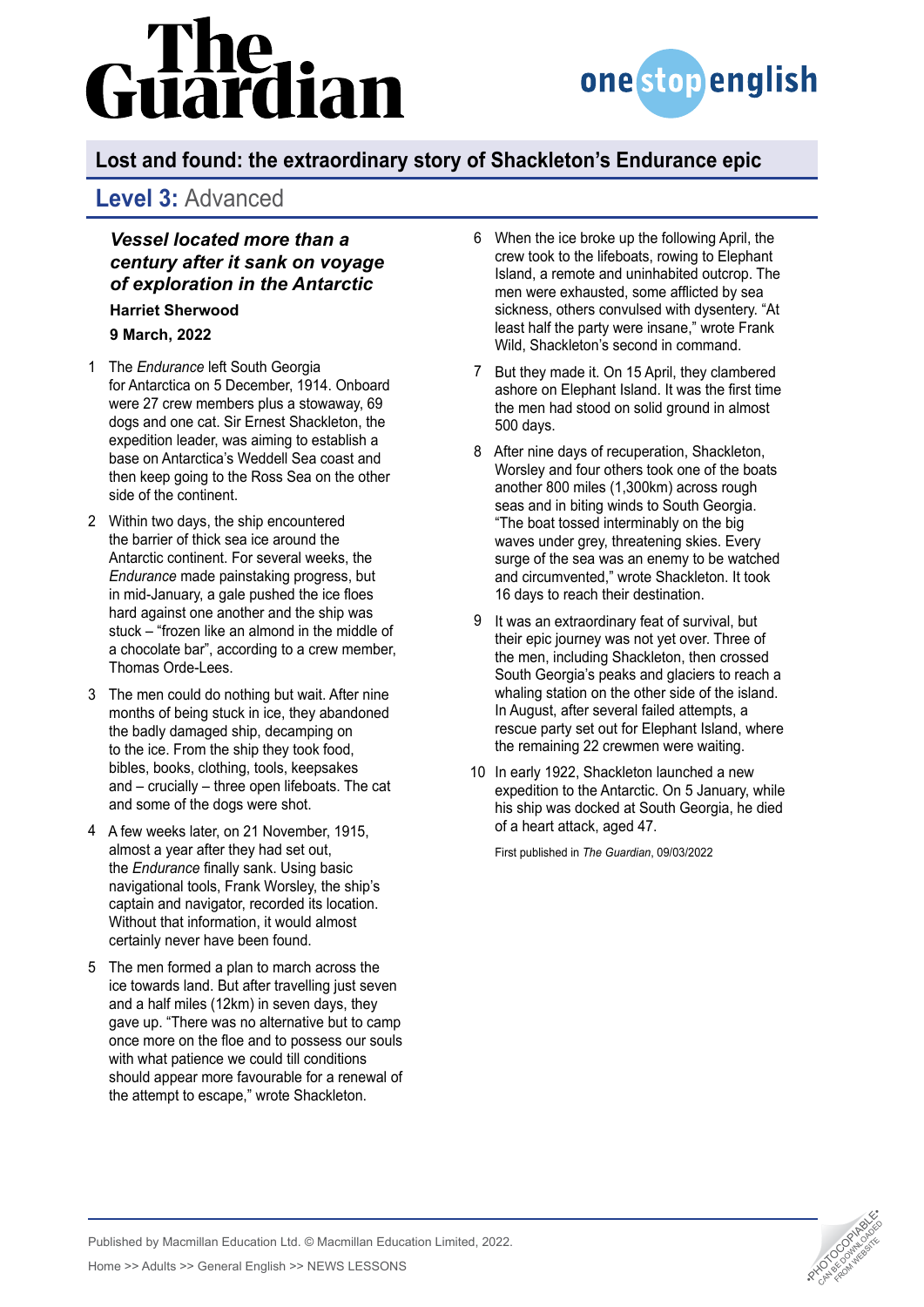# irdian



# **Lost and found: the extraordinary story of Shackleton's Endurance epic**

## **Level 3:** Advanced

### **3 Comprehension check**

### **a. Answer the questions using information from the article.**

- 1. How many people were on board the *Endurance* when it left South Georgia?
- 2. What was the purpose of the expedition?
- 3. How long were the crew stuck in the ice before they abandoned the ship?
- 4. What significant information did the ship's navigator record?
- 5. What was the population of Elephant Island at the time?
- 6. How long had it been since the men had stood on solid ground?
- 7. How many men rowed from Elephant Island to South Georgia?
- 8. How long did that journey take?
- 9. How many men crossed South Georgia to the whaling station?
- 10. Where did Ernest Shackleton die?

### **4 Key language**

- **a. Match the verbs in the left-hand column with the nouns or noun phrases in the right-hand column to make expressions from the text.**
	- 1. establish a. your destination
	- 2. make b. a ship
	- 3. abandon c. an expedition
	- 4. form d. a base
	- 5. reach e. a plan
	- 6. launch f. progress

### **5 Discussion**

### **a. Discuss these statements.**

- "Why do people need to go to Antarctica? There's nothing there."
- "Travel broadens the mind."
- "In the 21st century, there is nothing left to explore."



Home >> Adults >> General English >> NEWS LESSONS